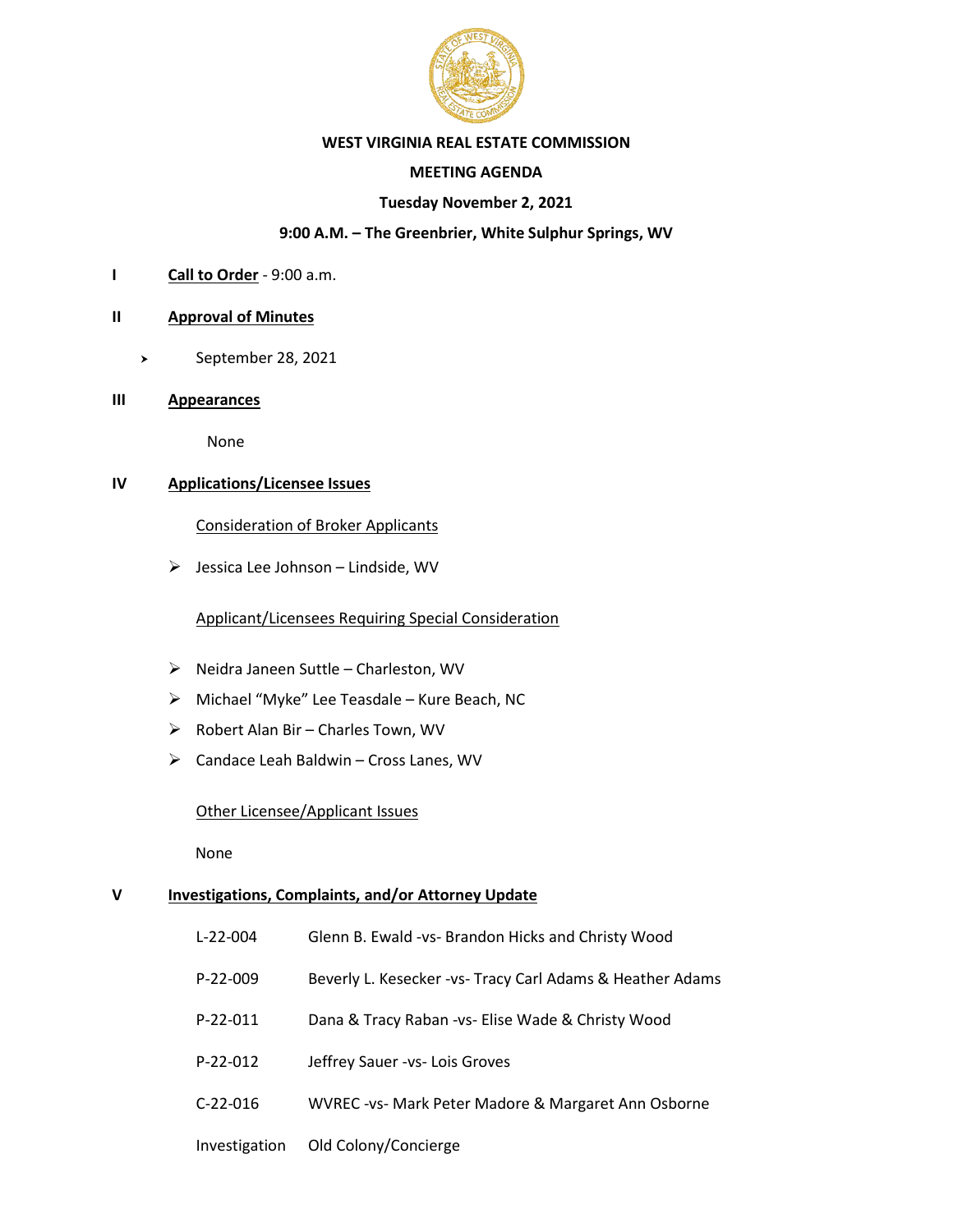#### Unlicensed Activity:

First Property Solutions, LLC DBA West Virginia Property Management – Andrew Daniel Webber, Salesperson and Joshua Michael Conaway, Broker

Investment Real Estate, LLC – John Hayes Gilliland, Broker

Yost Real Estate, LLC – Cheri Louise Lambert, Salesperson & George Steven Yost, Broker

Legacy Real Estate Incorporated, LLC, DBA Legacy Real Estate Sales, Inc. – Matthew Shannon Hurley, Broker

#### **VI Reports**

Executive Director Report

Settlement/ Compliance Report

- C-21-008 Brenda Darlene Anon & Rebecca Kimberly Larew
- > Broker Audit
- > Budget/Financial Report
- Education Report

Examination Results New Licensee Report

#### > Legislative Report

None

#### **VII Personnel Matters**

None

# **VIII Miscellaneous Matters**

#### New Business

None

# Old Business / Ongoing Projects

None

### Policies, Practices, and Possible Rule Changes

Upcoming Code/Rules Review meetings – Review Schedule